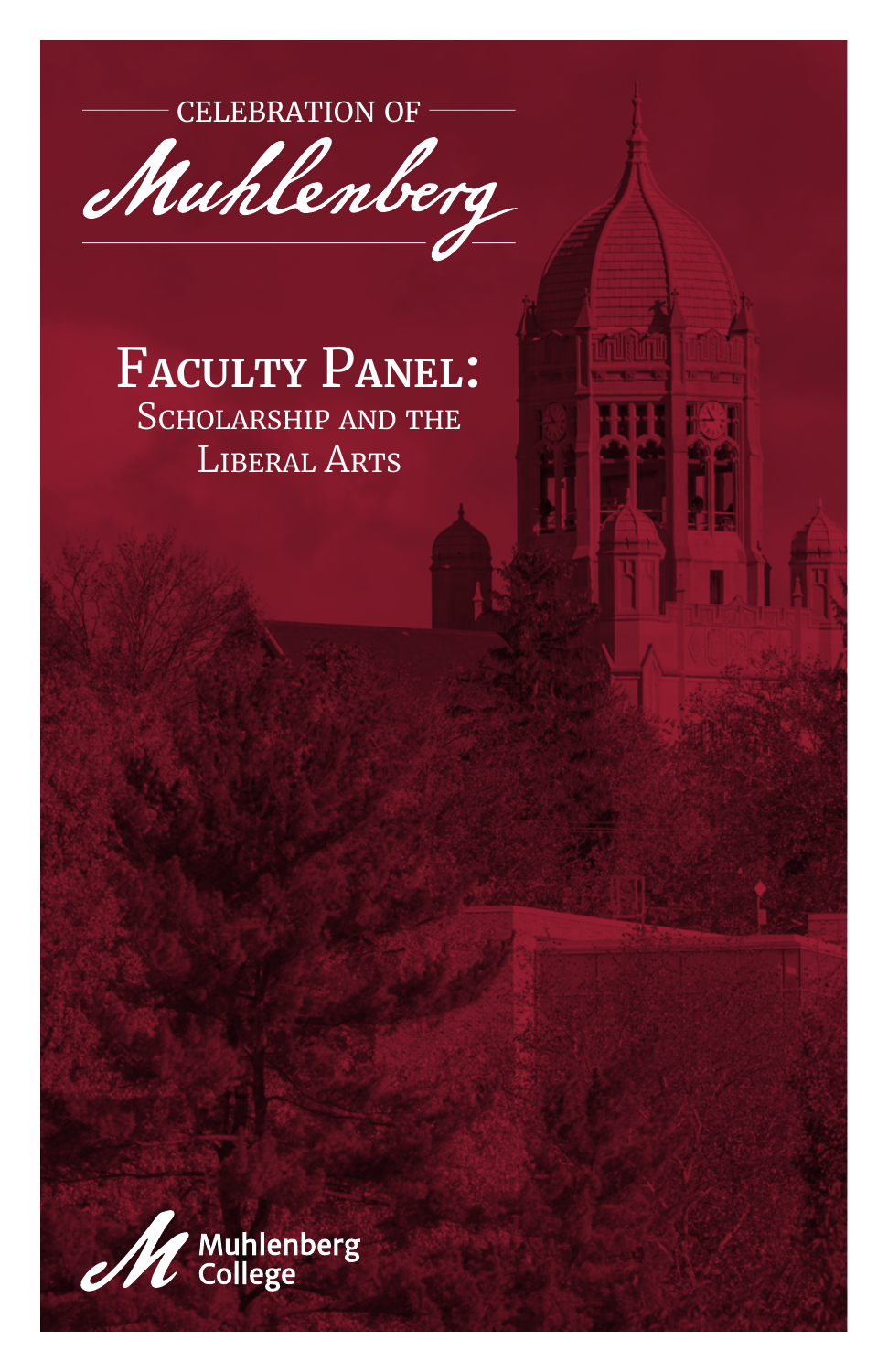#### F**aculty** P**anel:** SCHOLARSHIP AND THE LIBERAL ARTS

Join us for a conversation with a panel of Faculty Rising Scholar Award recipients. Lora Taub P'25, Dean of Digital Learning, will facilitate a discussion on faculty scholarship, the importance of the liberal arts, and teaching.

#### Panel members:

Giancarlo Cuadra, Biology Megan Flynn, Dance Alexandra Frazer, Psychology Frederick Wright Jones, Art/Sculpture

Thanks to the generosity of trustees John M. Heffer (P'96) and Richard C. Crist ( $'77$ , P'05, P'09), as well as the collective efforts of the entire Board of Trustees, Muhlenberg College is pleased to offer the Faculty Rising Scholars Award to support the scholarship of tenure-track faculty and to provide exciting research opportunities for first- and second-year students.

Up to \$50,000 is available to support Rising Scholars each award cycle. Applicants can apply for a one-course release, which can be taken in the semesters preceding the tenure review, following a successful third-year review. In addition to the course release, faculty can apply for up to \$4,000 in direct expenses (e.g., research supplies) and up to \$1,000 to facilitate scholarship with a first- or second-year student.

Since its inception, there have been 20 Rising Scholar Award recipients, 9 awarded in the inaugural year of 2020 and 11 in 2021.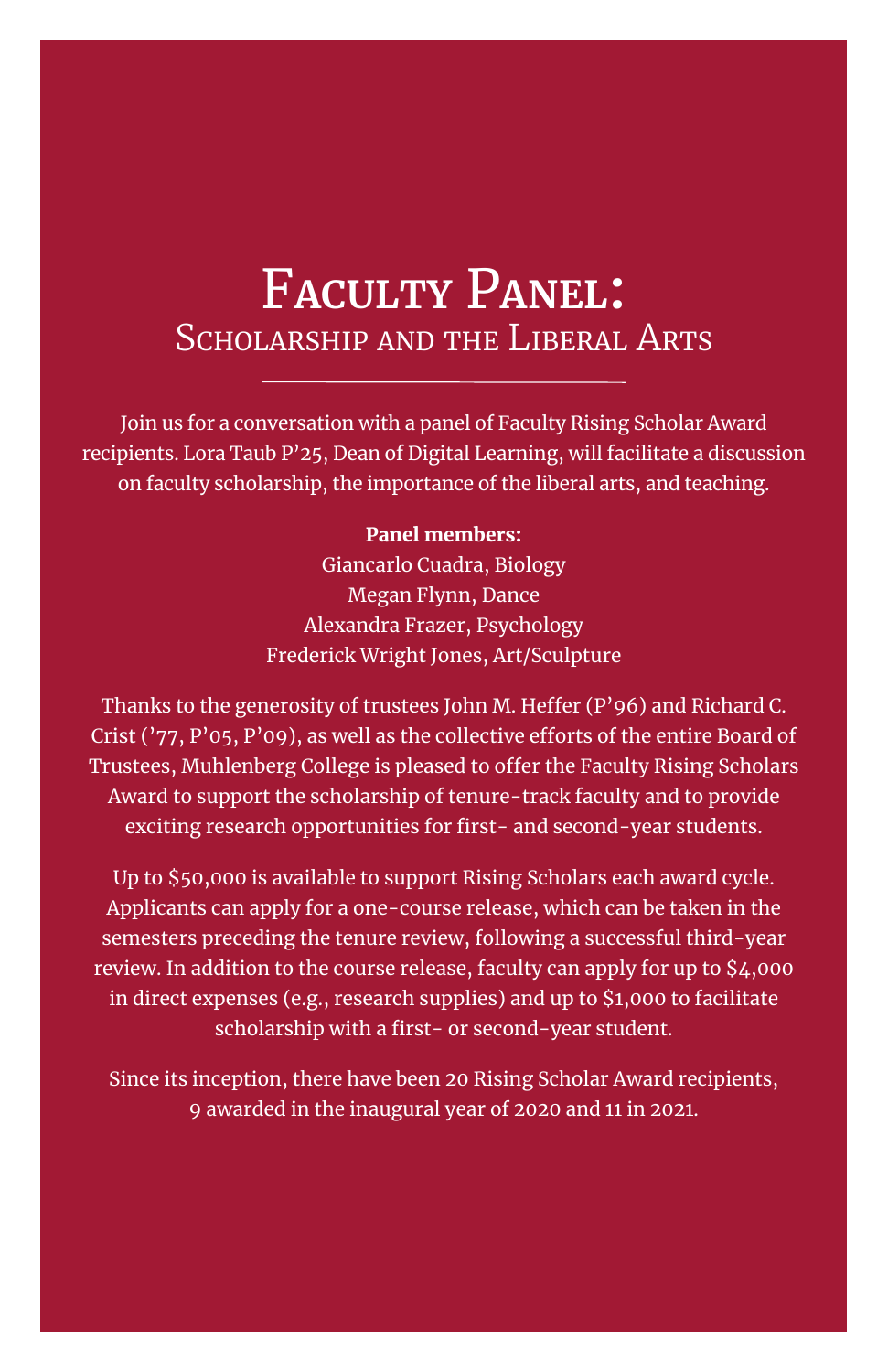### **2020 FACULTY RISING SCHOLARS AWARD RECIPIENTS**

### **Yariv Fadlon**

#### **Assistant Professor, Economics**

Research and paper on the effects of social skills as it relates to pay inequities in gender and race.

*Release Semester: Spring 2020*

# **Alexandra Frazer**

#### **Assistant Professor, Psychology**

Three projects:

1)Reduced cognitive load allows for preparation in non-unanimous sets using the paired-associates taskfinalizing writing and submission of papers to appropriate journals;

2) Prepare to swear: Phonological preparation of taboo words - complete data collection based on peer feedback of poster presentation;

3) New Project in response to Krause and Kawamoto (2019).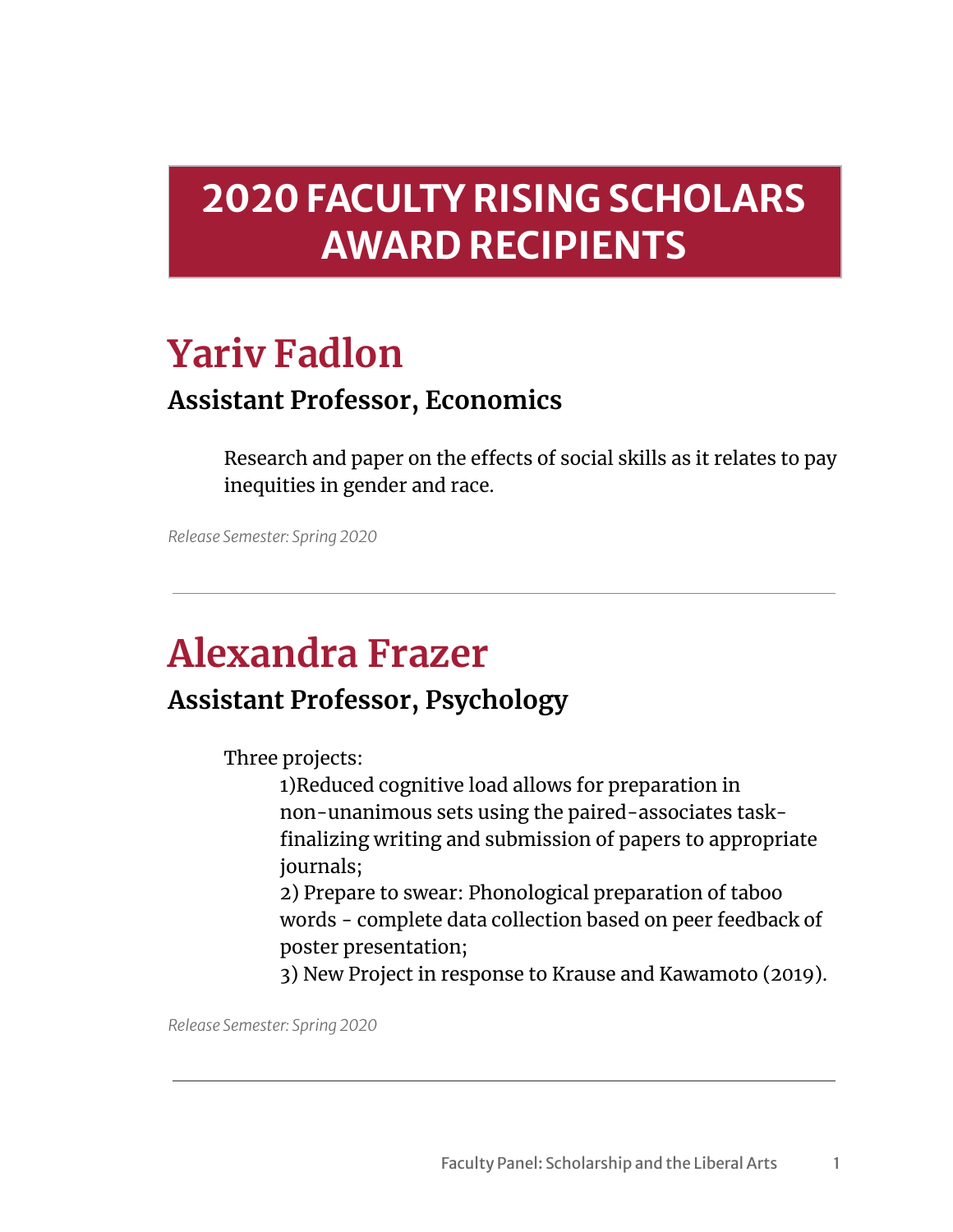# **Kassandra Hartford**

#### **Assistant Professor, Music**

Complete draft of the manuscript *Sounding Race, Hearing Nation*.

*Release Semester: Spring 2020*

# **Frederick Wright Jones**

#### **Assistant Professor, Art/Sculpture**

Preparing two continuous bodies of work for display and expansion on the body of work from the exhibition that deals with themes of athletic aesthetics and the destruction of the body.

*Release Semester: Fall 2020*

### **Jonathan Lassiter**

#### **Assistant Professor, Psychology**

Complete a book proposal for first sole-authored monograph: Whiteness in the American Psyche: How Oppression Hurts Our Mental Health and What We Can Do About It. The monograph will be a collection of essays that are a mixture of well-researched facts, personal memoir, and cultural critique.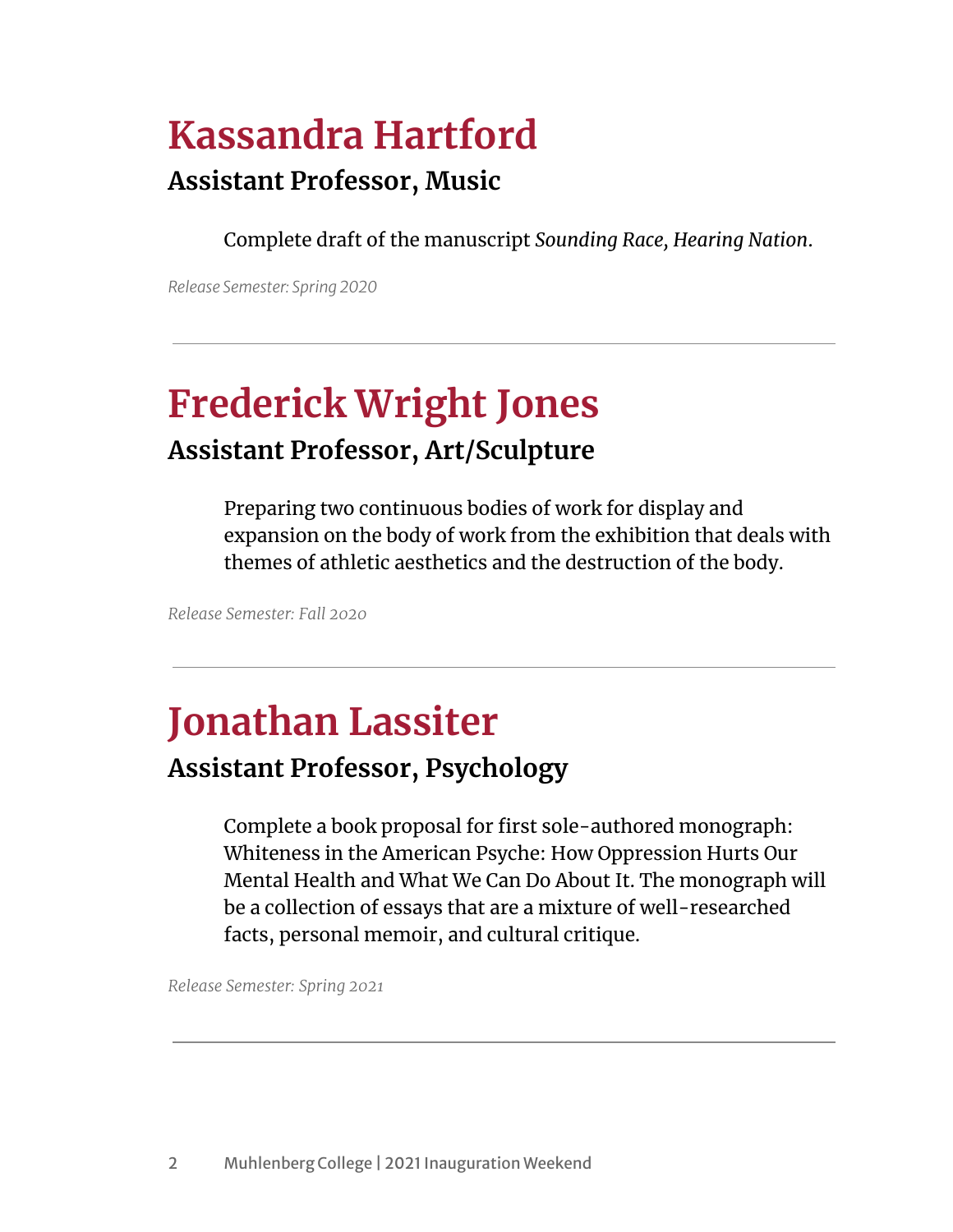## **Matthew Moore '04**

#### **Assistant Professor, Theatre**

Directing a production of *The Bacchae* and completing/editing a volume that addresses the history, politics, and practices of canonization in the field of the theatre.

*Release Semester: Spring 2020*

#### **James Russell Assistant Professor, Statistics**

Continue work on the research project started as part of doctoral thesis with an overall goal involving developing novel statistical methods for modeling the movement of ants within their nest. Have already published two articles and hope to continue to publish work related to the project going forward.

*Release Semester: Fall 2020*

### **Jorge Silveyra Assistant Professor, Computer Science**

Expand current research analyzing foreign policy speeches by Chinese government officials and publish an electronic book.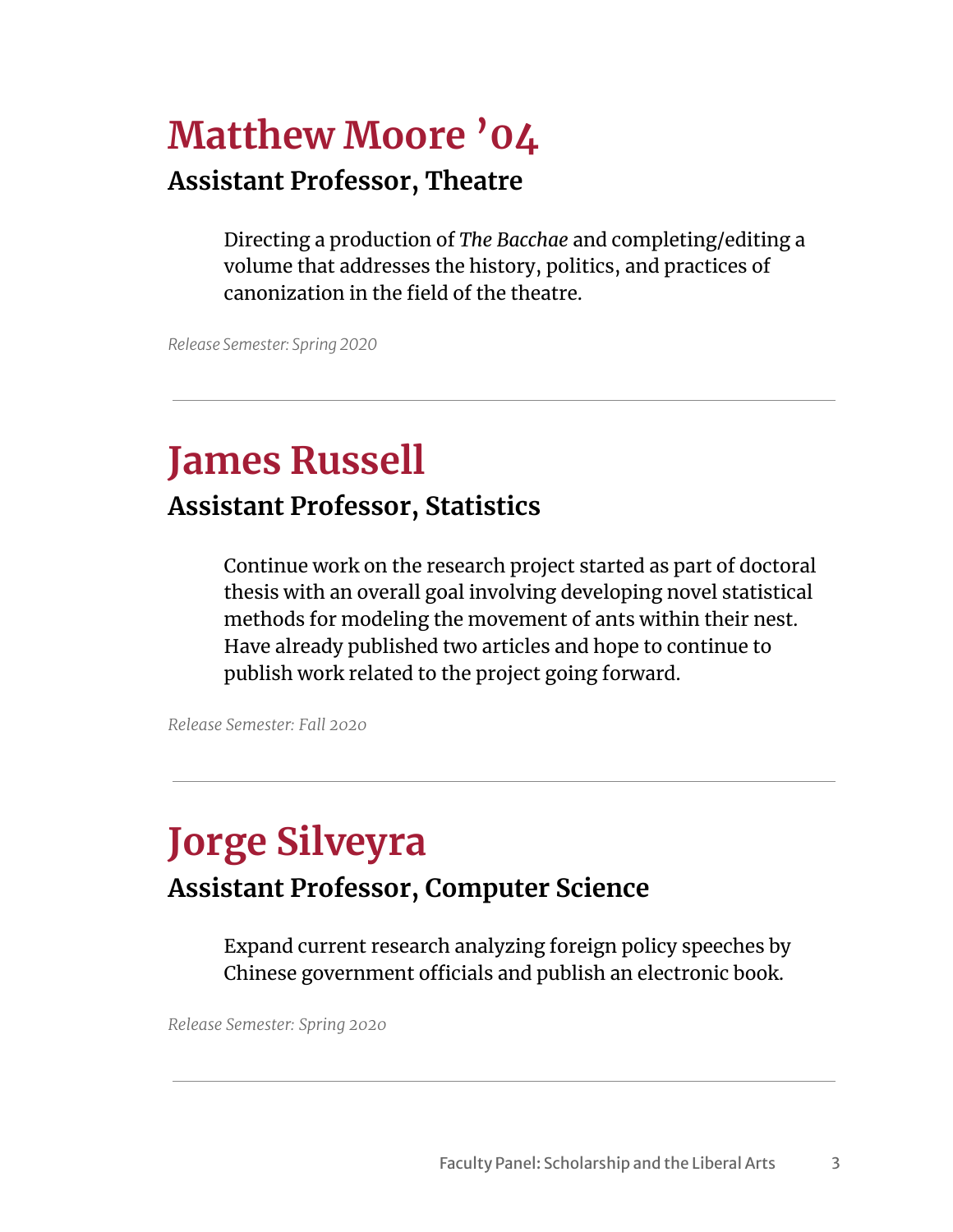### **Randall Smith Assistant Professor, Dance**

Artistic project of a laboratory to create deeper understanding of how perspectives in other countries, more specifically South Korea, can create the kind of networks necessary to understanding how humanity functions in other places beyond literary texts and traditional documentaries in and out of dance. Participating in an international dance festival and subsequent film documentary.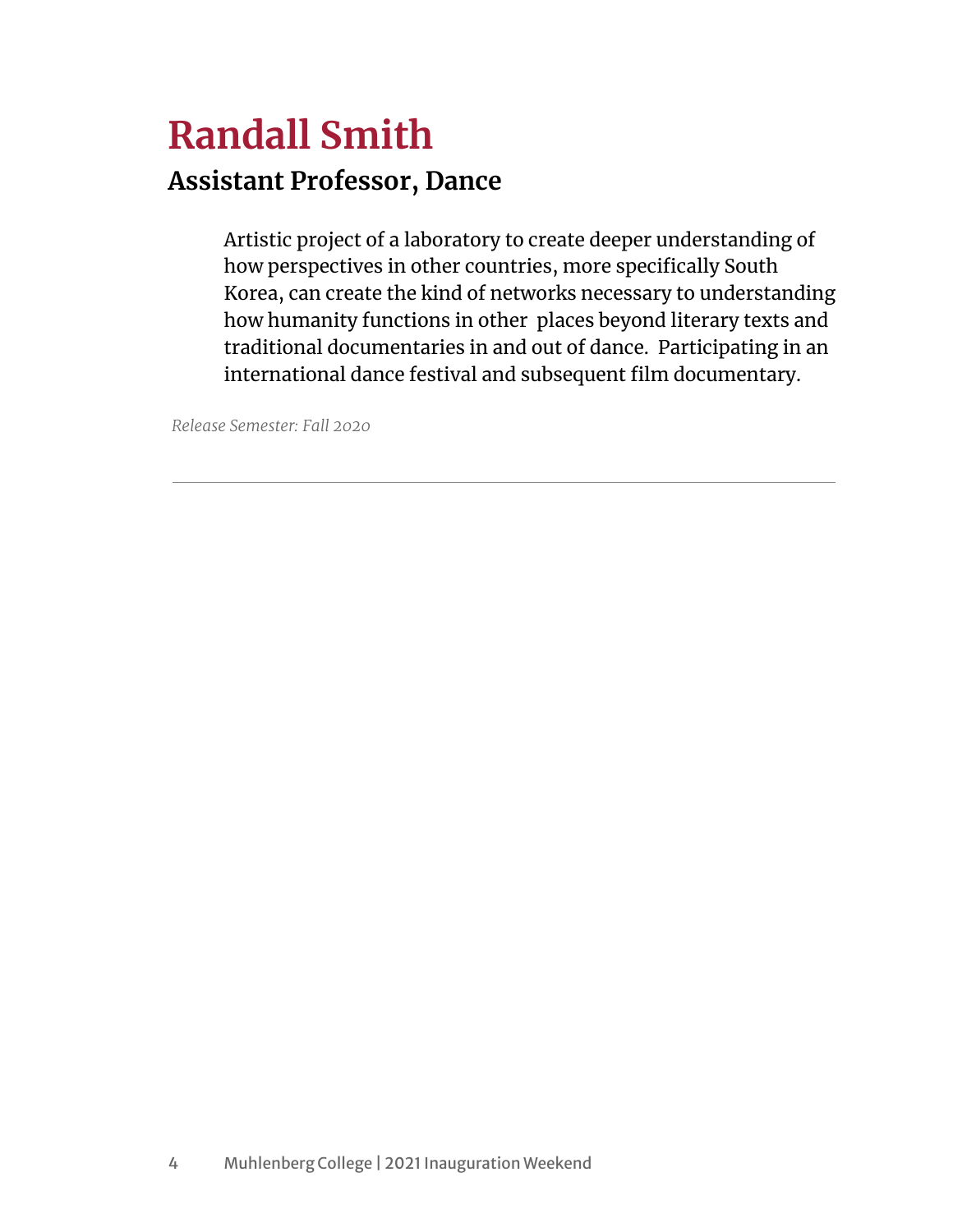### **2021 FACULTY RISING SCHOLARS AWARD RECIPIENTS**

#### **Crystal Adams Assistant Professor, Sociology**

Conduct a needs assessment of community residents at a local affordable housing community, Episcopal House, for low-income older adults in Allentown. She intends to use this work for an eventual grant application for a smartspeaker intervention for the housing community.

Release Semester: Spring 2021

## **Andrew Ardizzoia**

**Assistant Professor, Music** 

Create professional recordings of seven of his compositions that will culminate in an eclectic album of hismusic (solo vocal, choral, and instrumental chamber music).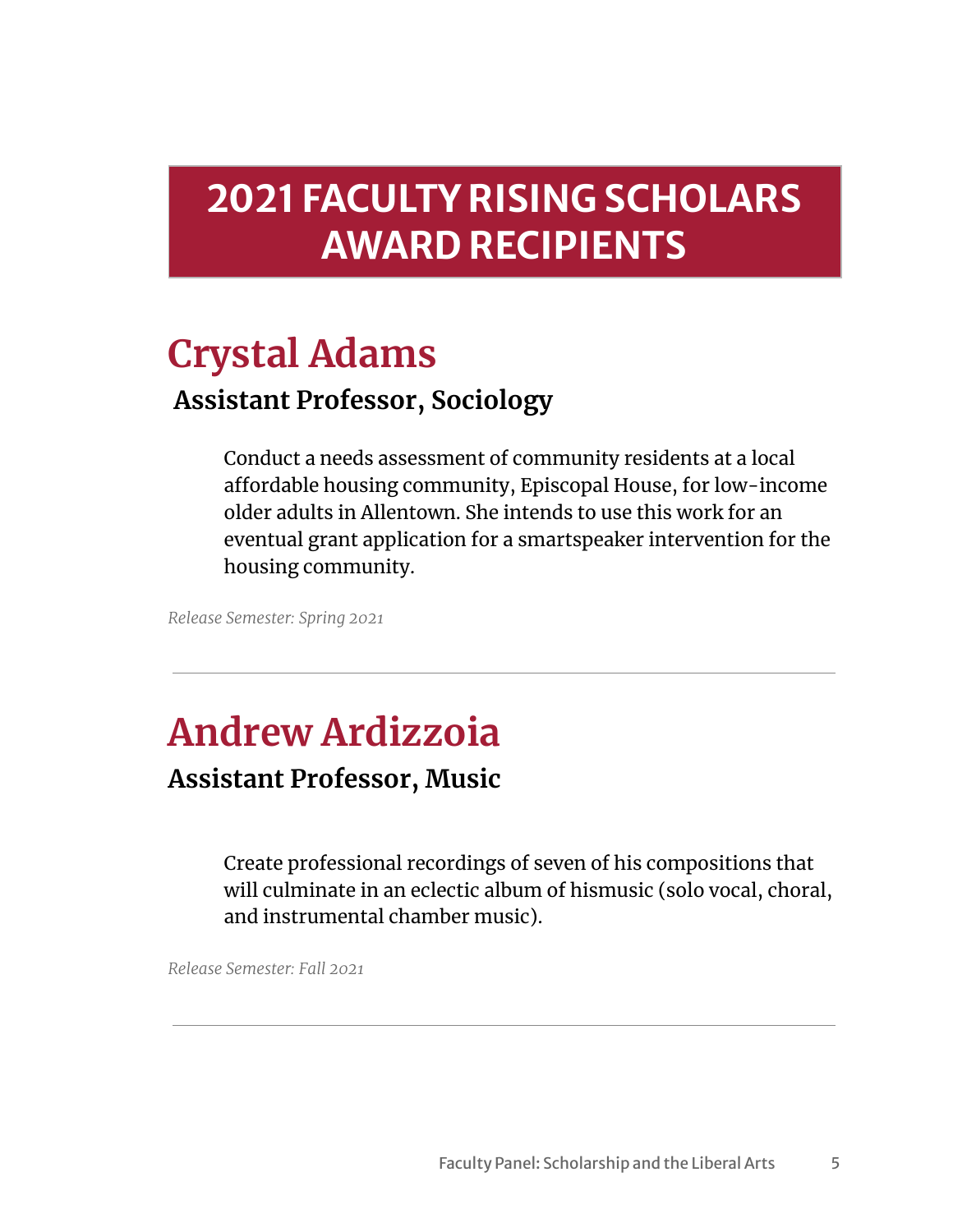# **Giancarlo Cuadra**

#### **Assistant Professor, Biology**

Study the impact of e-cigarette liquids on macrophages (part of the immune system) in the oral cavity. His experiment is appropriate for the time frame of the RSA and will clearly contribute to his already robust research record.

*Release Semester: Spring 2022*

## **Matthieu de Wit**

#### **Assistant Professor, Neuroscience**

Analyze datasets generated through student research projects for publication.

*Release Semester: Spring 2022*

# **Tineke D'Haeseleer**

#### **Assistant Professor, History**

Complete a manuscript about Koguryo subjects in Tang China for a journal in East Asian studies. The monetary assistance that gives her access to the digital materials at Cambridge are clearly necessary to complete the project.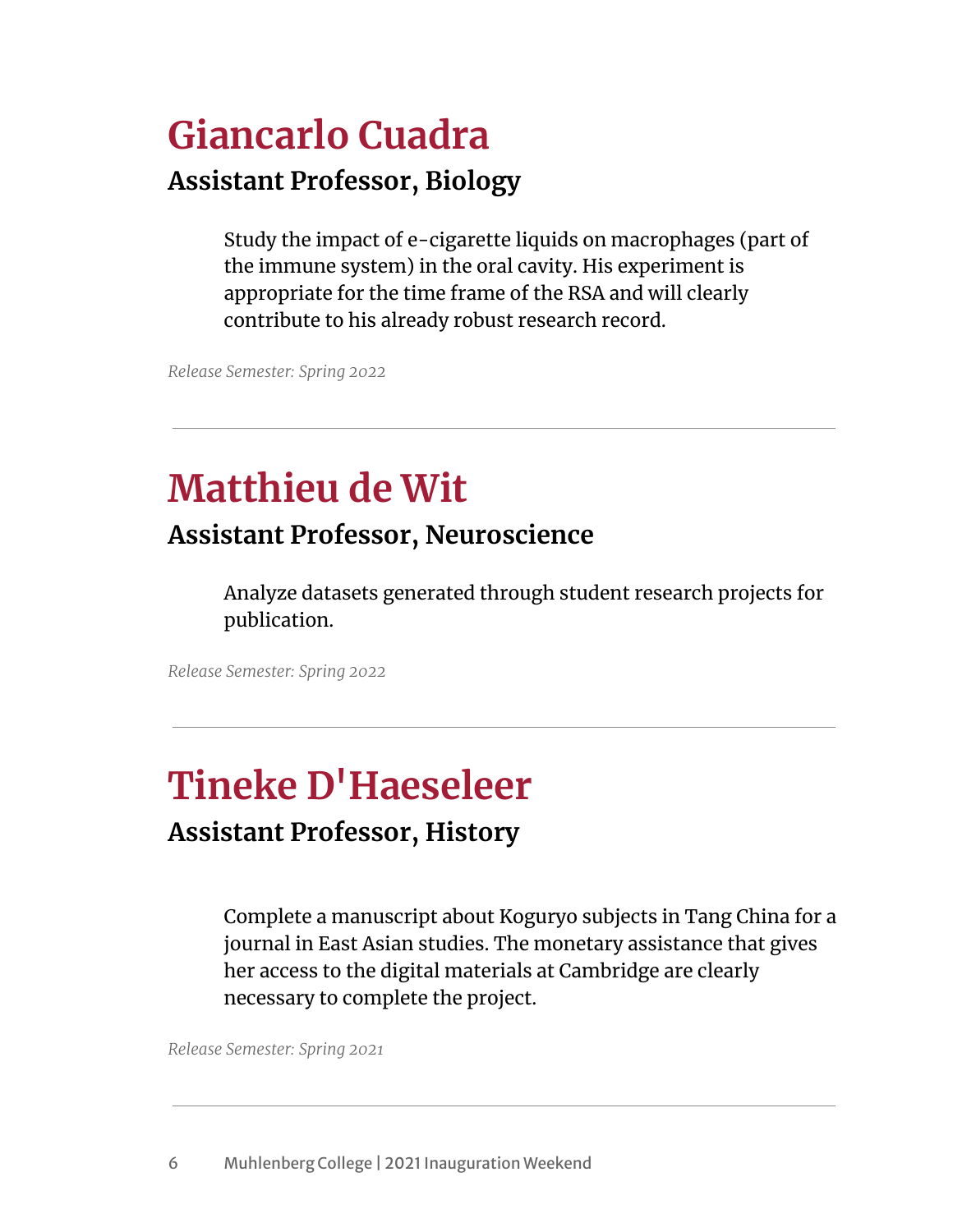### **Megan Flynn Assistant Professor, Dance**

Work on the production of choreography that was started pre-pandemic and will involve a shift in her artistic scholarship. The resulting piece to premiere at Muhlenberg provides a nice way for many students to be involved.

Release Semester: Fall 2021

### **Christopher Jackson Assistant Professor, Music**

Update and collect primary source research on Britten's music for publication and for possible use in teaching Music Theory.

Release Semester: Spring 2022

#### **Casey Miller Assistant Professor, Anthropology**

Work on two ethnographic research projects focusing on the intersections of gender, sexuality and civil society in China.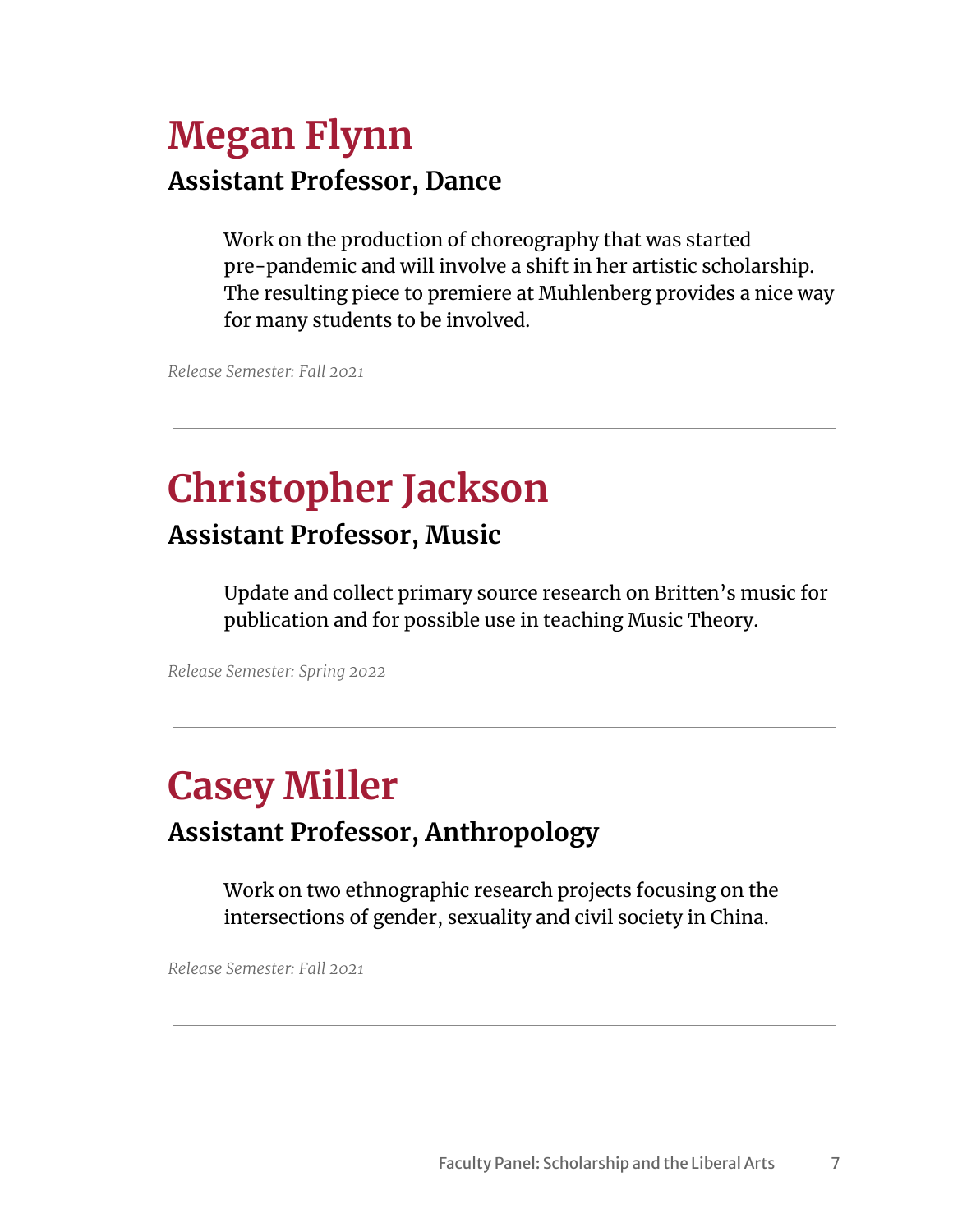### **Purvi Parikh**

Assistant Professor, Religion Studies

Complete an article manuscript for a current project on religion, neoliberalism and ethics and begin a new research project on Gandhian nonviolent resistance in India.

*Release Semester: Spring 2021*

### **Sahar Sadeghi Assistant Professor, Sociology**

Completion of a book and a new project examining trauma on Iranian immigrants during the Trump administration that involves recruitment and interviewing of participants.

*Release Semester: Fall 2021*

### **Lufei Teng Assistant Professor, Economics**

Write two essays examining economic policy responses to crises, particularly income inequality and monetary policy during the Covid-19 pandemic.